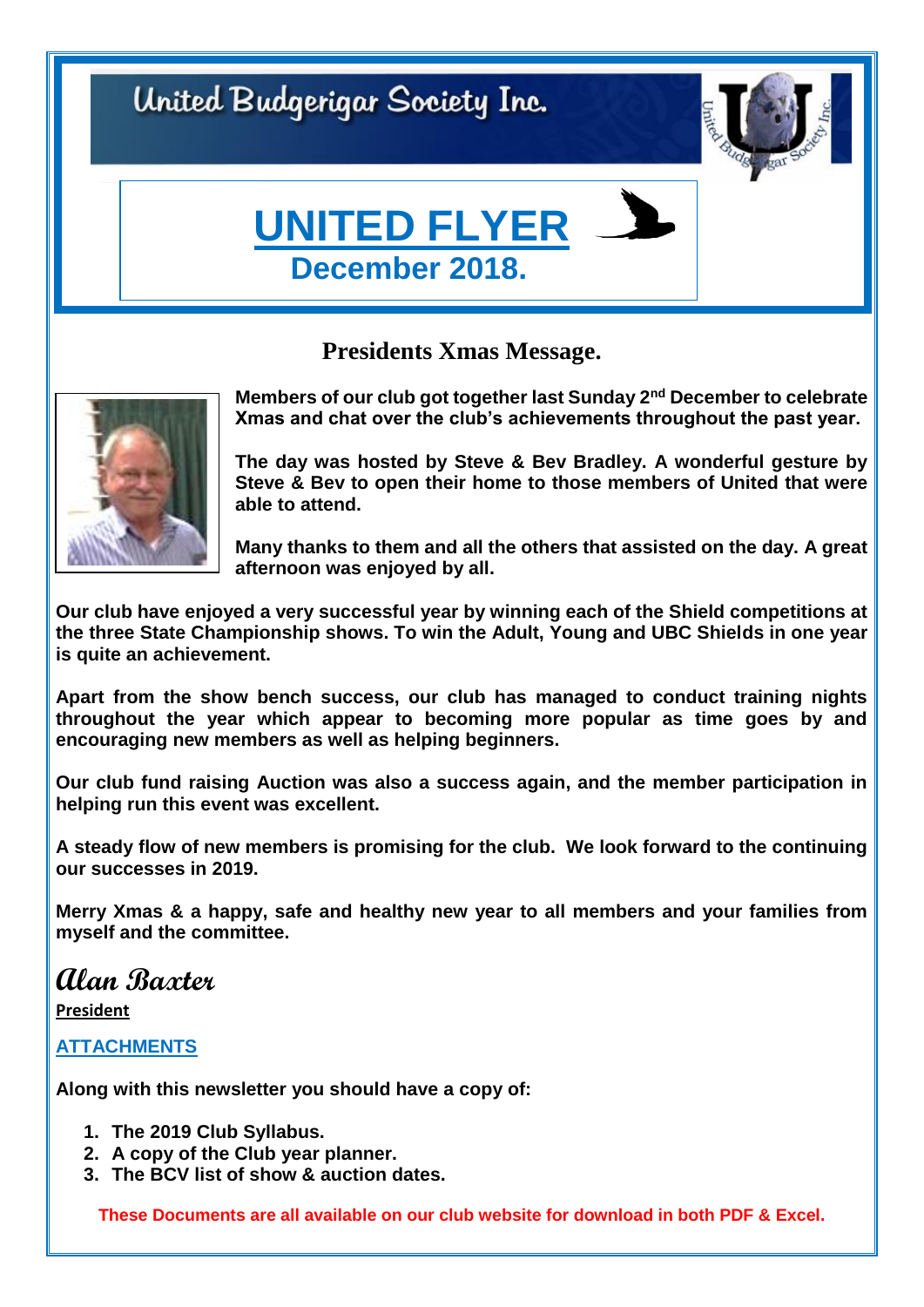# **Christmas Social Function**

**A very enjoyable day was held at Steve & Bev's house last Sunday with about 20 plus members and partners.**

**As well as the end of year get together, the "Bird people" spent some time enjoying the Aviary Visit and looking at the Bradley Family quality birds and great set-up.**



**As well as the club social function it was Alan Rowe's birthday on the Monday, so a cake was presented, and duly eaten to celebrate along with singing happy birthday to Alan for his 79th**

**The food just kept coming & coming, with Steve's BBQ meat, followed by terrific plates prepared by the ladies. Great spread, and augmented by the surprise Xmas cake made by club member Rod Hall, who also won the best bird attire competition on the day, beating Derrin Ray's Toucan shirt and Alan Rowe's Macaw socks.**







**One of the best aspects of our club is the social interaction between members. Great to see those that could come enjoy themselves and sorry that some others couldn't come because of other commitments.**







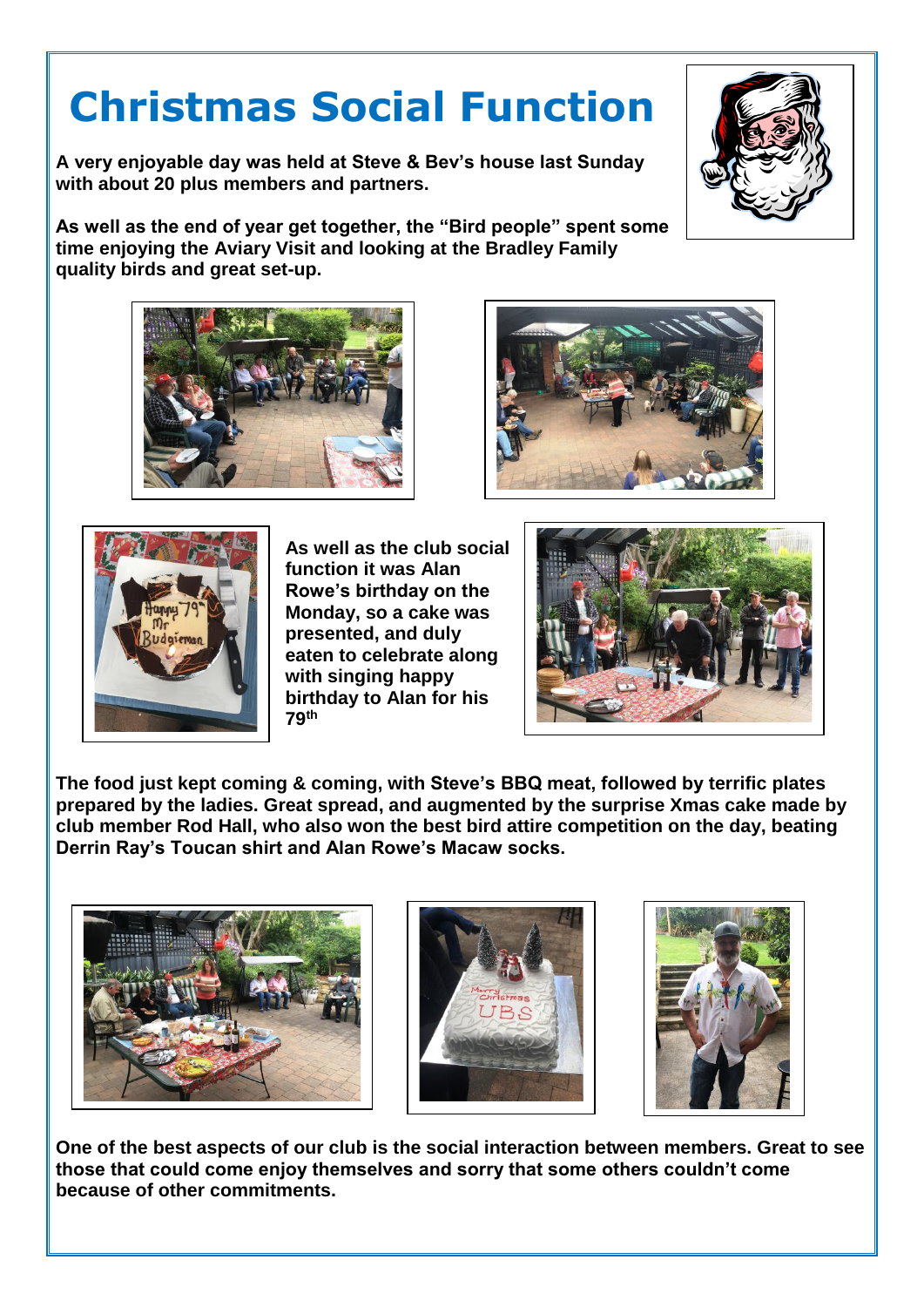

#### **FEBRUARY TRAINING PRESENTATION – DARK EYED CLEAR & RECESSIVE PIEDS – Tuesday 12 th February – 7-30 start**

**This informative session to be presented by Champion breeder and retired National Judge, our own show manager, Alan Rowe.**

**Come along and learn all about how to breed these varieties.**

**Even if you think you know it all, there is always something to learn.**

**Visitors Welcome – Non-members or Members of other Clubs – Pizza dinner provided.**

**--------------------------------------------------------**



## **Refurbished show cages available – Beginners get 1st option.**

**We are able to access refurbished second-hand show cages available for \$30 each. These are in really good condition. If interested ring Vic Murray 0414344081 --------------------------------------------------------**

**We ask that members please support our sponsors. And remember when you go & buy anything from them, tell you are a member of the club to get the CLUB DISCOUNT.**



MARIO THE CAGE MAN All types of cages for breeding of budgies, holding cages for young birds and carry cages available.

ANBC standard Show cages now also available.

For more information call Mario directly Ph. 0416 929 344

#### **THOMASTOWN PRODUCE** AND PET SUPPLIES PTY, LTD.

21 Apex Court Thomastown 3074 Ph: (03) 9464 2439 Fax: (03) 9402 5620 Email: ttps@optusnet.com.au



## **New Sponsor Special offer.**

### **Hancock Pet Supplies -** Lindsay Hancock - PH: 0413 426 224 - E: **budgieboy@hotmail.co.uk**

Hancock Pet Supplies would like to welcome the United Budgerigar society to take advantage of a proposed discount offering to club members only.

Spend up to \$100 get 5% off total purchase.

Spend over \$100 get 10% off your total purchase.

This discount is only for club members as we at Hancock Pet supplies would like to show our appreciation to the club for your support.